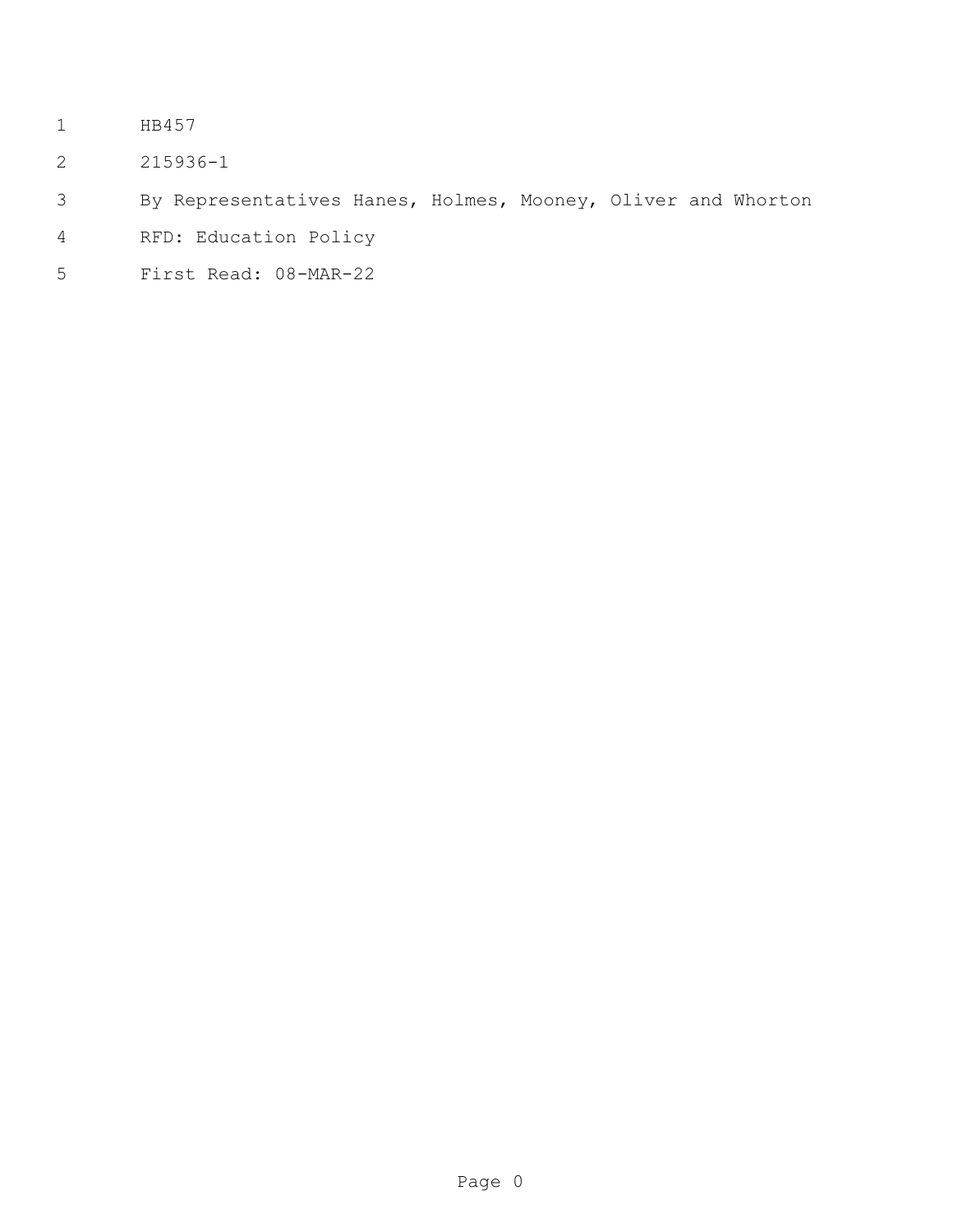215936-1:n:12/23/2021:AHP\*/cmg LSA2021-2368 SYNOPSIS: This bill would prohibit the State Department of Education, public K-12 school officials, teachers, school counselors, or any private or public organization affiliated with Alabama public K-12 schools from implementing or maintaining any program that uses American School Counselor Association (ASCA) National Standards and competency indicators or any variation of these standards designed to direct Alabama public school students' perception of ASCA's view of concepts, values, attitudes, and beliefs, using the process of introducing the competency indicators at selected grade clusters, then reinforcing them with the expectation that all students master the concepts by the end of the 12th grade. A BILL 25 TO BE ENTITLED 26 AN ACT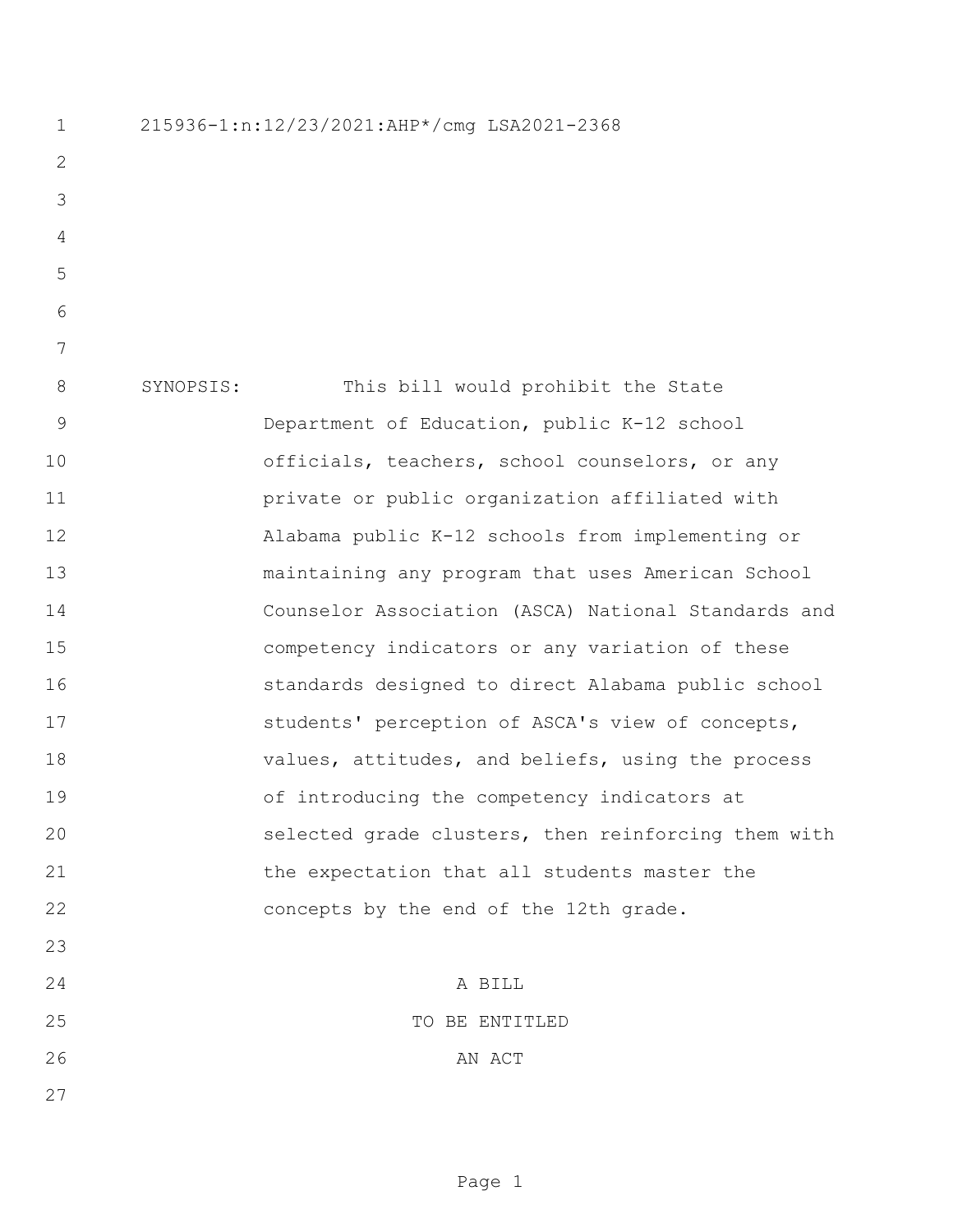Relating to education; to prohibit public K-12 school officials, teachers, and school counselors from using certain standards to construct certain development programs for students.

BE IT ENACTED BY THE LEGISLATURE OF ALABAMA:

 Section 1. (a) Neither the State Department of Education nor an official or contractor of a public K-12 school, including a school counselor, may implement or maintain any program that uses the American School Counselor Association (ASCA) National Standards and competency indicators, whether set forth in the American School Counselor Association National Model or otherwise, or any variation thereof, for any purpose, including to develop, design, or implement any development programs for students in public K-12 schools which are intended to direct public school students' perception of ASCA's view of concepts, values, attitudes, and beliefs using the process of introducing these concepts, values, attitudes, and beliefs at selected grade clusters, then reinforcing them with the expectation that all students master the concepts by the end of the 12th grade.

 (b) Neither the State Department of Education nor any official of a public K-12 school, including a school counselor, may coordinate with any private or public organization to implement or maintain any program described in subsection (a).

Page 2